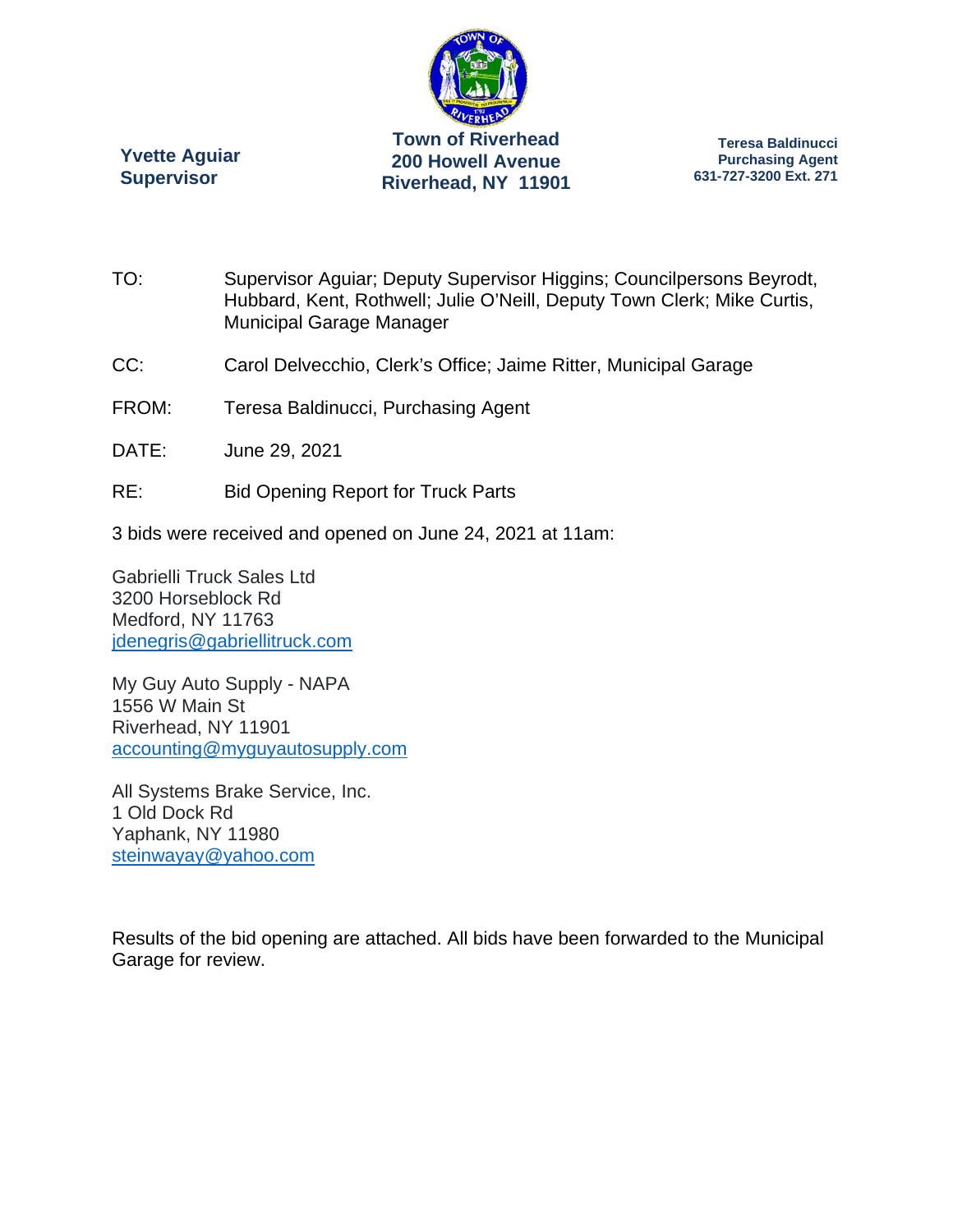#### TOWN OF RIVERHEAD PURCHASING OFFICE BID TAB SHEET

| <b>BID NAME:</b>         | <b>TRUCK PARTS</b>                                                       |                     |                              |                     |                           |                     |                               |
|--------------------------|--------------------------------------------------------------------------|---------------------|------------------------------|---------------------|---------------------------|---------------------|-------------------------------|
| <b>BID OPENING DATE:</b> | 6/25/2021                                                                |                     |                              |                     |                           |                     |                               |
|                          |                                                                          |                     |                              |                     |                           |                     |                               |
| <b>COMPANY:</b>          |                                                                          |                     | <b>GABRIELLI TRUCK SALES</b> |                     | MY GUY AUTO SUPPLY - NAPA |                     | ALL SYSTEMS BRAKE SERVICE INC |
| <b>CONTACT:</b>          |                                                                          |                     | <b>JOSEPH DENIGRIS</b>       |                     | <b>JASON ESPOSITO</b>     | <b>ERIC YANNONE</b> |                               |
| PHONE#:                  |                                                                          |                     | 631-758-6200                 | 631-591-2887        |                           | 631-924-2300        |                               |
| <b>INSURANCE DOCS?</b>   |                                                                          |                     | <b>YES</b>                   | <b>YES</b>          |                           | <b>YES</b>          |                               |
|                          |                                                                          |                     | % DISCOUNT OFF               |                     | % DISCOUNT OFF            |                     | % DISCOUNT OFF                |
|                          |                                                                          |                     | <b>MANUFACTURER'S</b>        |                     | <b>MANUFACTURER'S</b>     |                     | <b>MANUFACTURER'S</b>         |
| <b>ITEM</b>              | <b>DESCRIPTION</b>                                                       | <b>MANUFACTURER</b> | <b>PRICE LIST</b>            | <b>MANUFACTURER</b> | <b>PRICE LIST</b>         | <b>MANUFACTURER</b> | <b>PRICE LIST</b>             |
|                          | <b>SHOCK ABSORBERS</b>                                                   |                     |                              |                     |                           |                     |                               |
| 2                        | <b>BELTS &amp; HOSES</b>                                                 |                     |                              |                     |                           |                     |                               |
| $\mathbf{3}$             | SPRINGS & HARDWARE                                                       |                     | <b>See Attached Bid</b>      |                     | <b>See Attached Bid</b>   |                     | <b>See Attached Bid</b>       |
| $\overline{4}$           | AIR CONDITIONING PARTS & SUPPLIES                                        |                     |                              |                     |                           |                     |                               |
| 5                        | <b>EMISSIONS PARTS, SENSORS</b>                                          |                     |                              |                     |                           |                     |                               |
| 6                        | <b>EXHAUST EQUIPMENT</b>                                                 |                     |                              |                     |                           |                     |                               |
| $\overline{7}$           | WINDSHIELD WIPER MOTORS                                                  |                     |                              |                     |                           |                     |                               |
| 8                        | ELECTRONICS:POWER WINDOW & SEAT MOTORS, ETC.                             |                     |                              |                     |                           |                     |                               |
| 9                        | STARTERS & GENERATORS (REMANUFACTURED)                                   |                     |                              |                     |                           |                     |                               |
| 10                       | <b>FUEL INJECTORS</b>                                                    |                     |                              |                     |                           |                     |                               |
| 11                       | <b>FUEL PUMPS</b>                                                        |                     |                              |                     |                           |                     |                               |
| 12                       | <b>WATER PUMPS</b>                                                       |                     |                              |                     |                           |                     |                               |
| 13                       | CAPS-OIL, FUEL RADIATOR                                                  |                     |                              |                     |                           |                     |                               |
| 14                       | <b>BEARINGS/SEALS</b>                                                    |                     |                              |                     |                           |                     |                               |
| 15                       | GASKETS & SEALS (OIL SEALS, ETC.)                                        |                     |                              |                     |                           |                     |                               |
| 16                       | FRONT END (CHASSIS PARTS)                                                |                     |                              |                     |                           |                     |                               |
| 17                       | CHEMICALS-SPRAY CLEANER                                                  |                     |                              |                     |                           |                     |                               |
| 18                       | FILTERS-AIR, OIL PVC TRANSMISSION                                        |                     |                              |                     |                           |                     |                               |
| 19                       | UNIVERSAL JOINTS                                                         |                     |                              |                     |                           |                     |                               |
| 20                       | TUNE UP PARTS, DISTRIBUTOR CAPS, ROTORS, WIRES, PLUGS,<br>SWITCHES, ETC. |                     |                              |                     |                           |                     |                               |
| 21                       | BRAKE PARTS - ROTORS & DRUMS                                             |                     |                              |                     |                           |                     |                               |
| 22                       | <b>BRAKE CALIPERS</b>                                                    |                     |                              |                     |                           |                     |                               |
| 23                       | <b>BRAKE HYDRAULICS</b>                                                  |                     |                              |                     |                           |                     |                               |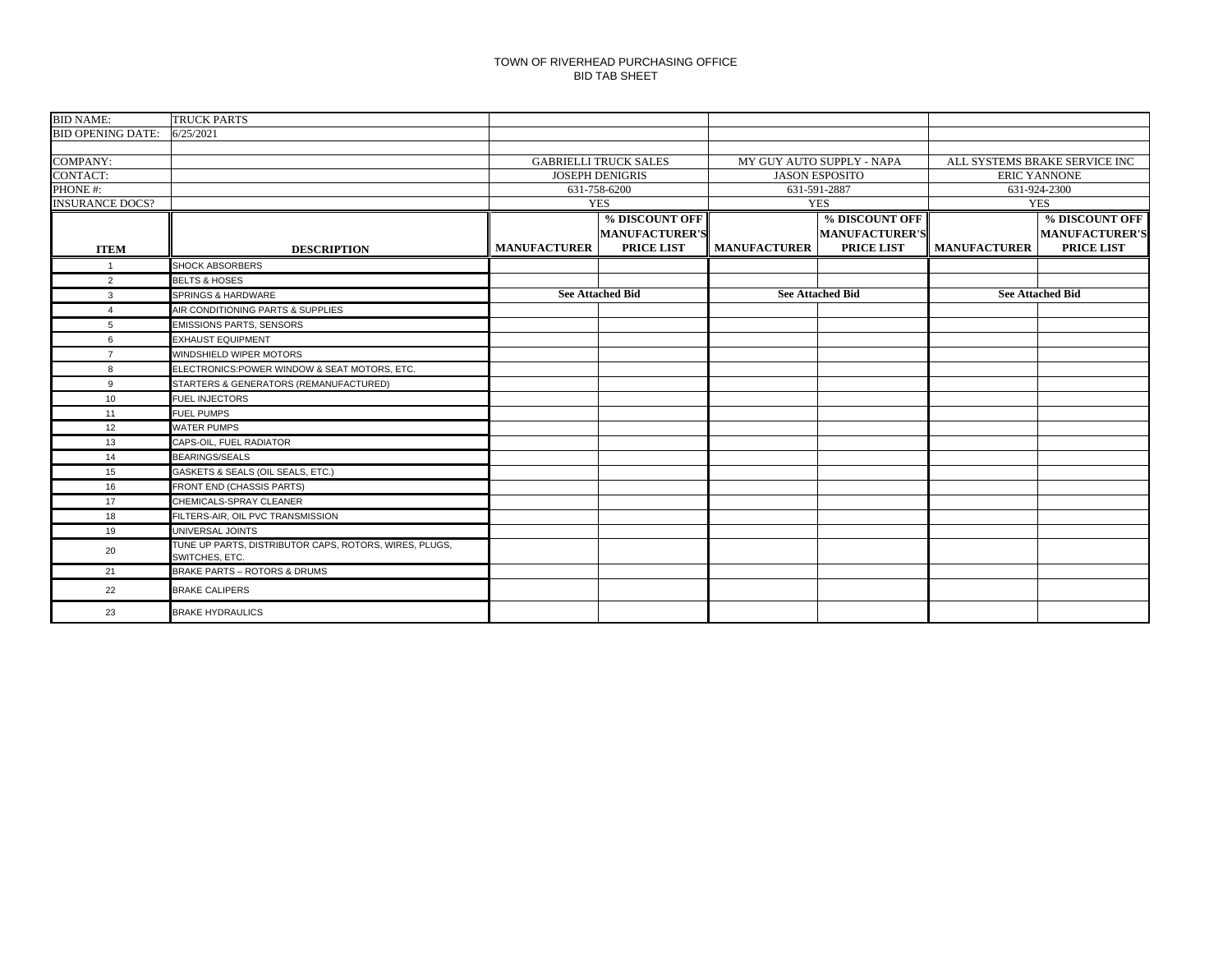VENDOR NAME

vv

 $\ddot{\phantom{0}}$ 

 $\hat{1}$ 

×

|                  | <b>GROUP</b>                                                         | <b>MANUFACTURER</b>                           | <b>DATE OF</b><br><b>PRICE</b><br><b>LIST</b> | % DISCOUNT OFF<br><b>MANUFACTURER'S</b><br><b>PRICE LIST</b> | <b>IN STOCK</b><br><b>YES OR NO</b> | <b>ESTIMATED</b><br><b>DATE OF</b><br><b>DELIVERY FOR</b><br><b>OUT OF STOCK</b> |
|------------------|----------------------------------------------------------------------|-----------------------------------------------|-----------------------------------------------|--------------------------------------------------------------|-------------------------------------|----------------------------------------------------------------------------------|
| $\mathbf{1}$ .   | <b>SHOCK ABSORBERS</b>                                               | <b>MACK</b><br><b>KENWORTH</b><br><b>FORD</b> | Jan 2021<br>Jan 2021<br>April 2021            | List Less 28%<br>List Less 20%<br>List less 15%              | <b>YES</b><br>YES<br>YES            | $3-14$ Days<br>3-14 Days<br>$3-14$ days                                          |
| $\overline{2}$ . | <b>BELTS &amp; HOSES</b>                                             | <b>MACK</b><br><b>KENWORTH</b><br><b>FORD</b> | Jan 2021<br>Jan 2021<br>April 2021            | List Less 28%<br>List Less 20%<br>List less 15%              | YES<br>YES<br><b>YES</b>            | 3-14 Days<br>3-14 Days<br>3-14 days                                              |
| 3.               | <b>SPRINGS &amp; HARDWARE</b>                                        | MACK<br><b>KENWORTH</b><br><b>FORD</b>        | Jan 2021<br>Jan 2021<br>April 2021            | List less 28%<br>List less 20%<br>List less 15%              | YES<br>YES<br>YES                   | 3-14 Days<br>3-14 Days<br>3-14 days                                              |
| 4.               | <b>AIR CONDITIONING</b><br><b>PARTS &amp; SUPPLIES</b>               | MACK<br><b>KENWORTH</b><br><b>FORD</b>        | an 2021<br>lan 2021<br>April 2021             | <b>LIST ICSS 28%</b><br>List less 20%<br>List less 15%       | YES<br><b>YES</b><br>YES            | 3-14 Days<br>3-14 Days<br>$3-14$ days                                            |
| 5.               | <b>EMISSIONS PARTS,</b><br><b>SENSORS</b>                            | <b>MACK</b><br><b>KENWORTH</b><br>FORD        | Jan 2021<br>Jan 2021<br>April 2021            | List less 28%<br>List less 20%<br>List less 15%              | <b>YES</b><br><b>YES</b><br>YES     | 3-14 Days<br>3-14 Days<br>$3-14$ days                                            |
| 6.               | <b>EXHAUST EQUIPMENT</b>                                             | MACK<br><b>KENWORTH</b><br><b>FORD</b>        | Jan 2021<br>Jan 2021<br>April 2021            | List less 28%<br>List less 20%<br>List less 15%              | YES<br>YES<br>YES                   | 3-14 Days<br>3-14 Days<br>$3-14$ days                                            |
| 7.               | <b>WINDSHIELD WIPER</b><br><b>MOTORS</b>                             | MACK<br><b>KENWORTH</b><br>FORD               | Jan 2021<br>Jan 2021<br>April 2021            | List less28%<br>List less 20%<br>List less 15%               | <b>YES</b><br>YES<br>YES            | 3-14 Days<br>3-14 Days<br>3-14 days                                              |
| 8.               | <b>ELECTRONICS:POWER</b><br><b>WINDOW &amp; SEAT</b><br>MOTORS, ETC. | <b>NO BID</b>                                 | NO BID                                        | <b>NO BID</b>                                                | <b>NO BID</b>                       | <b>NO BID</b>                                                                    |
| 9.               | <b>STARTERS &amp;</b><br><b>GENERATORS</b><br>(REMANUFACTURED)       | MACK<br><b>KENWORTH</b><br><b>FORD</b>        | Jan 2021<br>Jan 2021<br>April 2021            | List less 28%<br>List less 20%<br>List less 15%              | YES<br>YES<br>YES                   | 3-14 Days<br>3-14 Days<br>3-14 days                                              |
| 10               | <b>FUEL INJECTORS</b>                                                | <b>MACK</b><br><b>KENWORTH</b><br><b>FORD</b> | tan 2021<br>lan 2021<br>April 2021            | List less 28%<br>List less 20%<br>List less 15%              | <b>YES</b><br>YES<br><b>YES</b>     | 3-14 Days<br>3-14 Days<br>3-14 days                                              |
| 11.              | <b>FUEL PUMPS</b>                                                    | MACK<br><b>KENWORTH</b><br>FORD               | Jan 2021<br>Jan 2021<br>April 2021            | List less 28%<br>List less 20%<br>List less 15%              | YES<br><b>YES</b><br>YES            | 3-14 Days<br>3-14 Days<br>3-14 days                                              |
| 12.              | <b>WATER PUMPS</b>                                                   | MACK<br><b>KENWORTH</b><br>FORD               | Jan 2021<br>Jan 2021<br>April 2021            | List less 28%<br>List less 20%<br>List less 15%              | YES<br><b>YES</b><br>YES            | 3-14 Days<br>3-14 Days<br>$3-14$ days                                            |
| 13.              | CAPS-OIL, FUEL<br><b>RADIATOR</b>                                    | <b>MACK</b><br><b>KENWORTH</b><br><b>FORD</b> | Jan 2021<br>Jan 2021<br>April 2021            | List less 28%<br>List less 20%<br>List less 15%              | YES<br><b>YES</b><br>YES            | 3-14 Days<br>3-14 Days<br>3-14 days                                              |
| 14.              | <b>BEARINGS/SEALS</b>                                                | MACK<br><b>KENWORTH</b><br><b>FORD</b>        | Jan 2021<br>Jan 2021<br>April 2021            | List less 28%<br>List less 20%<br>List less 15%              | YES<br>YES<br>YES                   | 3-14 Days<br>3-14 Days<br>3-14 days                                              |
| 15.              | <b>GASKETS &amp; SEALS (OIL</b><br>SEALS, ETC.)                      | MACK<br>KENWORTH<br>FORD                      | Jan 2021<br>Jan 2021<br><b>April 2021</b>     | List less 28%<br>List less 20%<br>List less 15%              | YES<br>YES<br>YES                   | 3-14 Days<br>3-14 Days<br>3-14 days                                              |
| 16.              | FRONT END (CHASSIS<br>PARTS)                                         | MACK<br><b>KENWORTH</b><br>FORD               | Jan 2021<br>Jan 2021<br>April 2021            | List less 28%<br>List less 20%<br>List less 15%              | <b>YES</b><br><b>YES</b><br>YES     | 3-14 Days<br>3-14 Days<br>3-14 days                                              |
| 17.              | CHEMICALS-SPRAY<br>CLEANER                                           | WAB<br>MACK (Permatex)                        | Jan 2012<br>Jan 2021                          | list less 20%<br>List less 28%                               | Ycs<br>YES                          | 7-21 Days<br>$3-14$ Days                                                         |
| 18.              | FILTERS-AIR, OIL PVC<br><b>TRANSMISSION</b>                          | <b>FLEET GUARD</b><br>Donaldson AIR ONLY      | Jan 2021<br>Jan 2021                          | list less 55%<br>List less 10%                               | YES<br>YES                          | 3-14 Days<br>3-14 Days                                                           |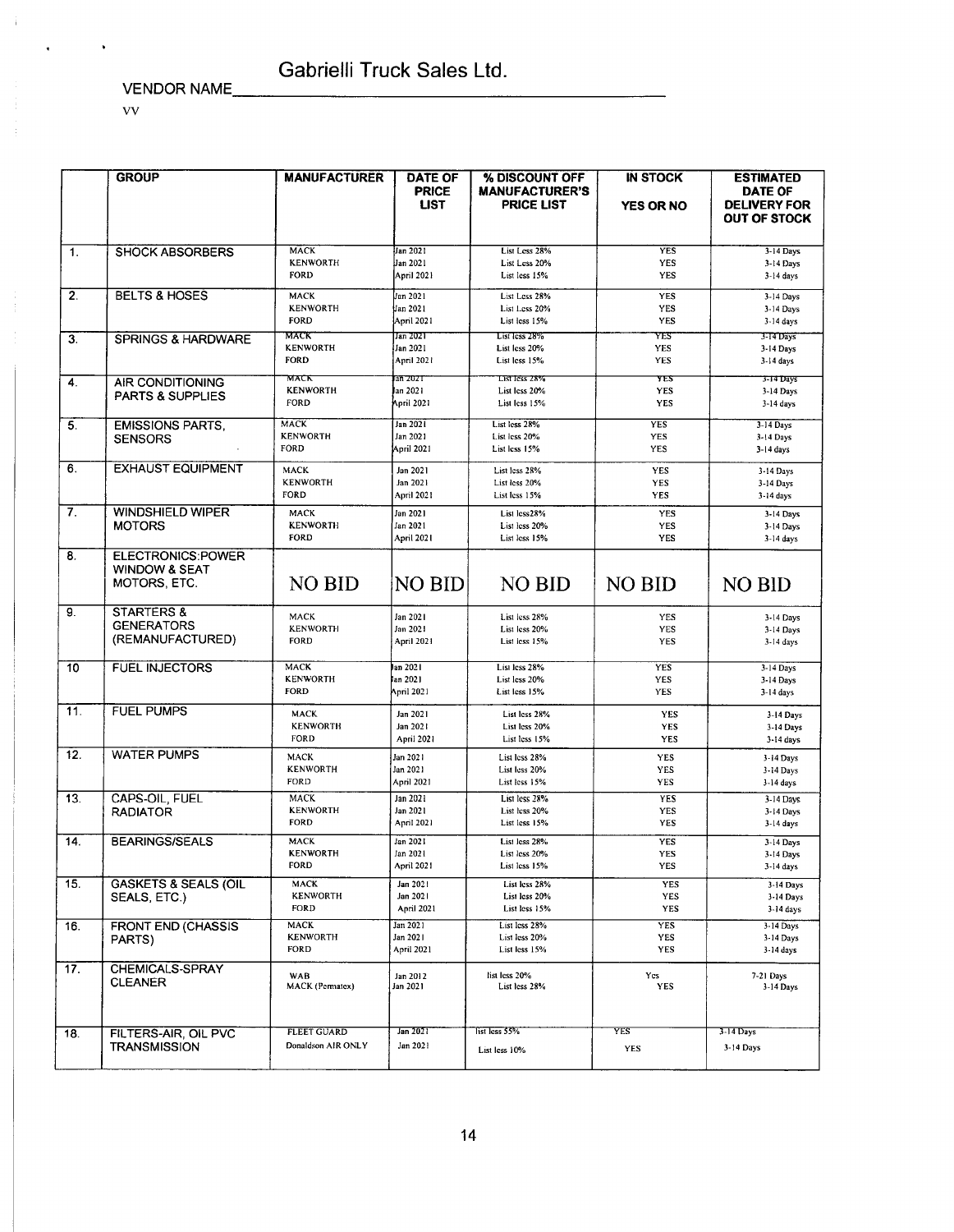#### VENDOR NAME Gabrielli Truck Sales Ltd.

|                   | VV.                                                                                   |                                               |                                               |                                                        |                                        |                                                                                  |
|-------------------|---------------------------------------------------------------------------------------|-----------------------------------------------|-----------------------------------------------|--------------------------------------------------------|----------------------------------------|----------------------------------------------------------------------------------|
| 19.               | <b>UNIVERSAL JOINTS</b>                                                               | MACK<br><b>KENWORTH</b><br><b>FORD</b>        | Jan 2021<br>Jan 2021<br><b>April 2021</b>     | List less 28%<br>List less 20%<br>List less 15%        | <b>YES</b><br><b>YES</b><br><b>YES</b> | 3-14 Days<br>3-14 Days<br>3-14 days                                              |
|                   | <b>GROUP</b>                                                                          | <b>MANUFACTURER</b>                           | <b>DATE OF</b><br><b>LIST</b><br><b>PRICE</b> | % DISTCOUNT OFF<br><b>MANUFACTURER</b><br><b>PRICE</b> | <b>IN STOCK</b><br><b>YES OR NO</b>    | <b>ESTIMATED</b><br><b>DATE OF</b><br><b>DELIVERY FOR</b><br><b>OUT OF STOCK</b> |
| 20.               | TUNE UP PARTS.<br><b>DISTRIBUTOR CAPS,</b><br>ROTORS, WIRES, PLUGS,<br>SWITCHES, ETC. | NO BID                                        | NO BID                                        | <b>NO BID</b>                                          | <b>NO BID</b>                          | NO BID                                                                           |
| 21.               | <b>BRAKE PARTS - ROTORS</b><br>& DRUMS                                                | <b>MACK</b><br><b>KENWORTH</b><br><b>FORD</b> | lan 2021<br>lan 2021<br>April 2021            | List lcss 28%<br>List less 20%<br>List less 15%        | YES<br>YES<br>YES                      | 3-14 Days<br>3-14 Days<br>$3-14$ days                                            |
| $\overline{22}$ . | <b>BRAKE CALIPERS</b>                                                                 | <b>FORD</b>                                   | April 2021                                    | List less 15%                                          | <b>YES</b>                             | 3-14 days                                                                        |
| $\overline{23}$ . | <b>BRAKE HYDRAULICS</b>                                                               |                                               |                                               |                                                        |                                        |                                                                                  |
|                   |                                                                                       | NO BID                                        | <b>NO BID</b>                                 | <b>BO BID</b>                                          | NO BID                                 | NO BID                                                                           |
|                   |                                                                                       |                                               |                                               |                                                        |                                        |                                                                                  |
|                   |                                                                                       |                                               |                                               |                                                        |                                        |                                                                                  |
|                   |                                                                                       |                                               |                                               |                                                        |                                        |                                                                                  |

### PAY CLOSE ATTENTION TO THE WAY THE DISCOUNTS SHOULD BE CALCULATED. % OFF MANUFACTURER'S LIST PRICE ONLY

 $\mathcal{L}_{\mathcal{A}}$  is a subsequent of the set of the set of the set of the set of the  $\mathcal{A}$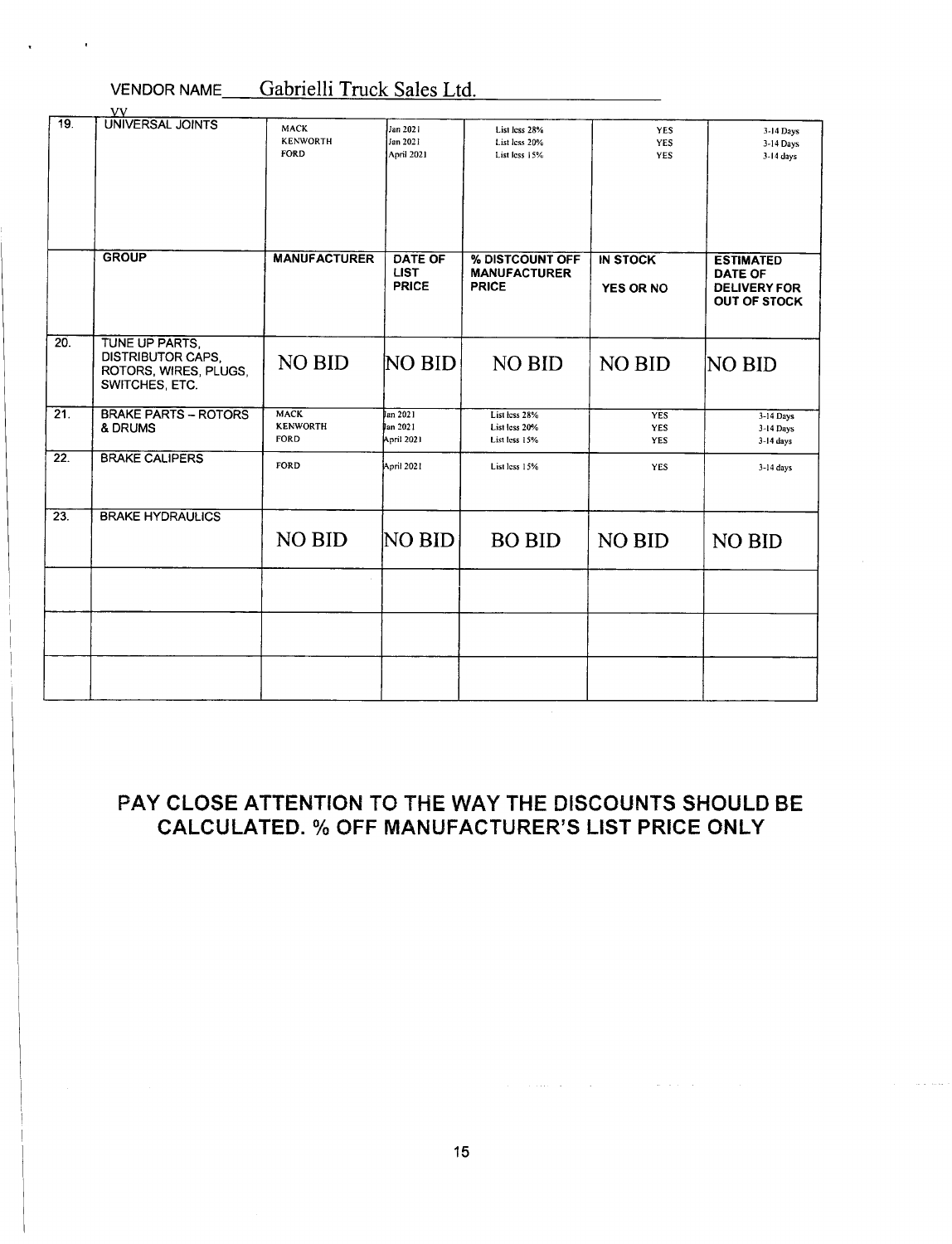VENDOR NAME My GILLY ARTIC Supply NAPA

|                           | <b>GROUP</b>                                                         | <b>MANUFACTURER</b> | <b>DATE OF</b><br><b>PRICE</b><br><b>LIST</b> | % DISCOUNT OFF<br><b>MANUFACTURER'S</b><br><b>PRICE LIST</b> | <b>IN STOCK</b><br><b>YES OR NO</b> | <b>ESTIMATED</b><br>DATE OF<br><b>DELIVERY FOR</b><br><b>OUT OF STOCK</b> |
|---------------------------|----------------------------------------------------------------------|---------------------|-----------------------------------------------|--------------------------------------------------------------|-------------------------------------|---------------------------------------------------------------------------|
| $\overline{1}$ .          | <b>SHOCK ABSORBERS</b>                                               | NAPA                | 6/21                                          | 68                                                           | ΈS                                  |                                                                           |
| $\overline{2}$ .          | <b>BELTS &amp; HOSES</b>                                             |                     |                                               | 65                                                           |                                     |                                                                           |
| $\overline{3}$ .          | <b>SPRINGS &amp; HARDWARE</b>                                        |                     |                                               | $\mathscr{D}$                                                |                                     |                                                                           |
| 4.                        | <b>AIR CONDITIONING</b><br><b>PARTS &amp; SUPPLIES</b>               |                     |                                               |                                                              |                                     |                                                                           |
| $\overline{5}$ .          | <b>EMISSIONS PARTS,</b><br><b>SENSORS</b>                            |                     |                                               | $45$<br>sy product                                           |                                     |                                                                           |
| 6.                        | <b>EXHAUST EQUIPMENT</b>                                             |                     |                                               | $65-$                                                        |                                     |                                                                           |
| $\overline{\mathbf{7}}$ . | <b>WINDSHIELD WIPER</b><br><b>MOTORS</b>                             |                     |                                               | 55                                                           |                                     |                                                                           |
| $\overline{8}$            | <b>ELECTRONICS:POWER</b><br><b>WINDOW &amp; SEAT</b><br>MOTORS, ETC. |                     |                                               | 48                                                           |                                     |                                                                           |
| 9.                        | <b>STARTERS &amp;</b><br><b>GENERATORS</b><br>(REMANUFACTURED)       |                     |                                               | 60                                                           |                                     |                                                                           |
| 10                        | <b>FUEL INJECTORS</b>                                                |                     |                                               | $\mathcal{S}$                                                |                                     |                                                                           |
| 11.                       | <b>FUEL PUMPS</b>                                                    |                     |                                               |                                                              |                                     |                                                                           |
| $\overline{12}$ .         | <b>WATER PUMPS</b>                                                   |                     |                                               | $\frac{65}{64}$                                              |                                     |                                                                           |
| 13.                       | CAPS-OIL, FUEL<br><b>RADIATOR</b>                                    |                     |                                               |                                                              |                                     |                                                                           |
| 14.                       | <b>BEARINGS/SEALS</b>                                                |                     |                                               | 62                                                           |                                     |                                                                           |
| $\overline{15}$ .         | <b>GASKETS &amp; SEALS (OIL</b><br>SEALS, ETC.)                      |                     |                                               | 60                                                           |                                     |                                                                           |
| 16.                       | <b>FRONT END (CHASSIS</b><br>PARTS)                                  |                     |                                               | 62                                                           |                                     |                                                                           |
| 17.                       | CHEMICALS-SPRAY<br><b>CLEANER</b>                                    |                     |                                               | $\frac{65}{60}$                                              |                                     |                                                                           |
| $\overline{18}$ .         | <b>FILTERS-AIR, OIL PVC</b><br><b>TRANSMISSION</b>                   |                     |                                               |                                                              |                                     |                                                                           |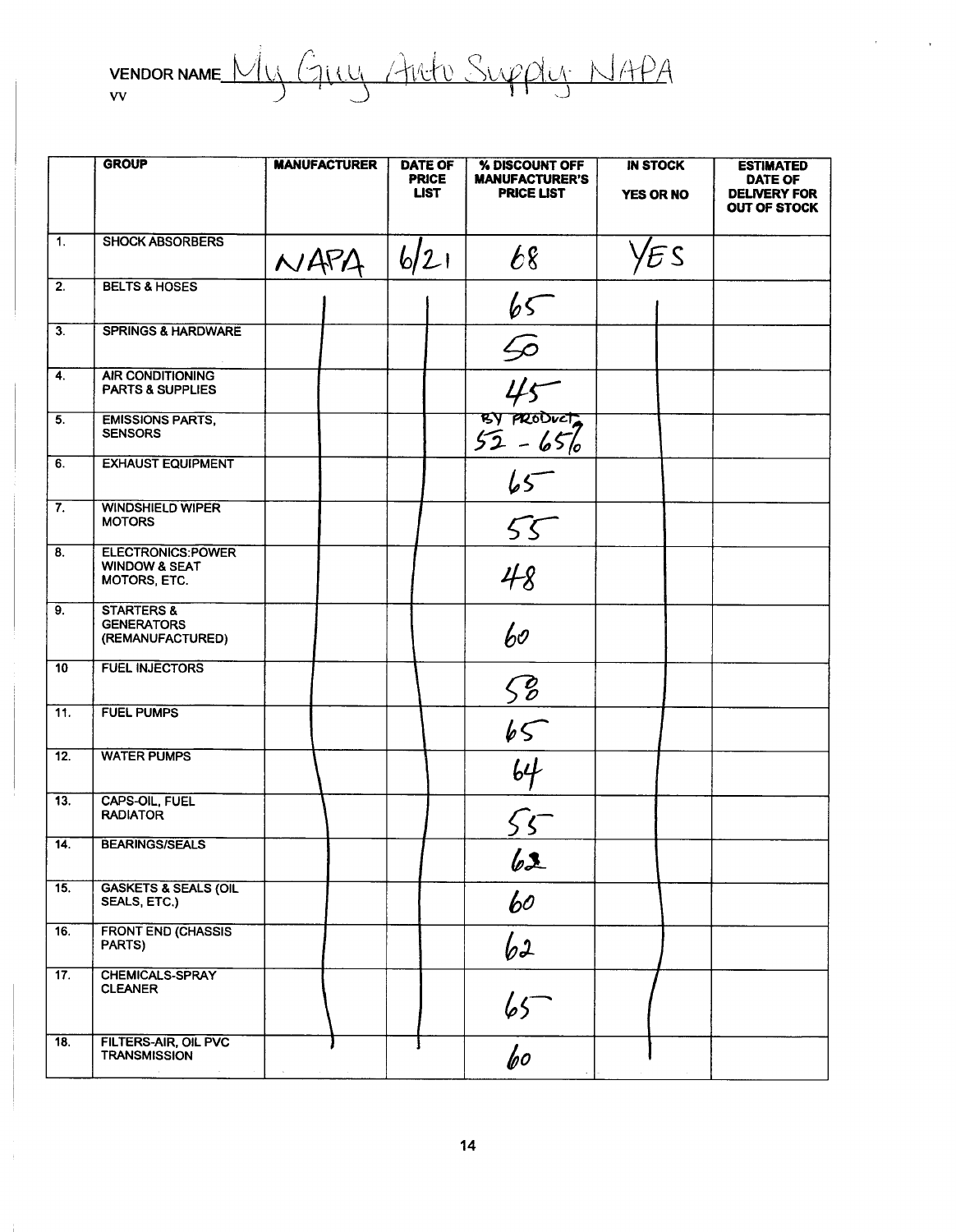|                   | VENDOR NAME M U GULLY ALLA SUGOLY-NAPA                                                |                             |                                                          |                                                        |                                     |                                                                                  |  |  |
|-------------------|---------------------------------------------------------------------------------------|-----------------------------|----------------------------------------------------------|--------------------------------------------------------|-------------------------------------|----------------------------------------------------------------------------------|--|--|
| $\overline{19}$ . | VV<br>UNIVERSAL JOINTS                                                                | $NAPA$ $ b/21 $ $55$        |                                                          |                                                        | Ъs                                  |                                                                                  |  |  |
|                   | <b>GROUP</b>                                                                          | <b>MANUFACTURER</b><br>NAPA | <b>DATE OF</b><br><b>LIST</b><br><b>PRICE</b><br>$6/2$ 1 | % DISTCOUNT OFF<br><b>MANUFACTURER</b><br><b>PRICE</b> | <b>IN STOCK</b><br><b>YES OR NO</b> | <b>ESTIMATED</b><br><b>DATE OF</b><br><b>DELIVERY FOR</b><br><b>OUT OF STOCK</b> |  |  |
| $\overline{20}$ . | TUNE UP PARTS,<br><b>DISTRIBUTOR CAPS,</b><br>ROTORS, WIRES, PLUGS,<br>SWITCHES, ETC. |                             |                                                          | 62                                                     | Y&S                                 |                                                                                  |  |  |
| $\overline{21}$ . | <b>BRAKE PARTS - ROTORS</b><br>& DRUMS                                                |                             |                                                          | 6 1                                                    |                                     |                                                                                  |  |  |
| 22.               | <b>BRAKE CALIPERS</b>                                                                 |                             |                                                          | 60                                                     |                                     |                                                                                  |  |  |
| $\overline{23}$ . | <b>BRAKE HYDRAULICS</b>                                                               |                             |                                                          | 62                                                     |                                     |                                                                                  |  |  |
|                   |                                                                                       |                             |                                                          |                                                        |                                     |                                                                                  |  |  |
|                   |                                                                                       |                             |                                                          |                                                        |                                     |                                                                                  |  |  |
|                   |                                                                                       |                             |                                                          |                                                        |                                     |                                                                                  |  |  |

## PAY CLOSE ATTENTION TO THE WAY THE DISCOUNTS SHOULD BE **CALCULATED. % OFF MANUFACTURER'S LIST PRICE ONLY**

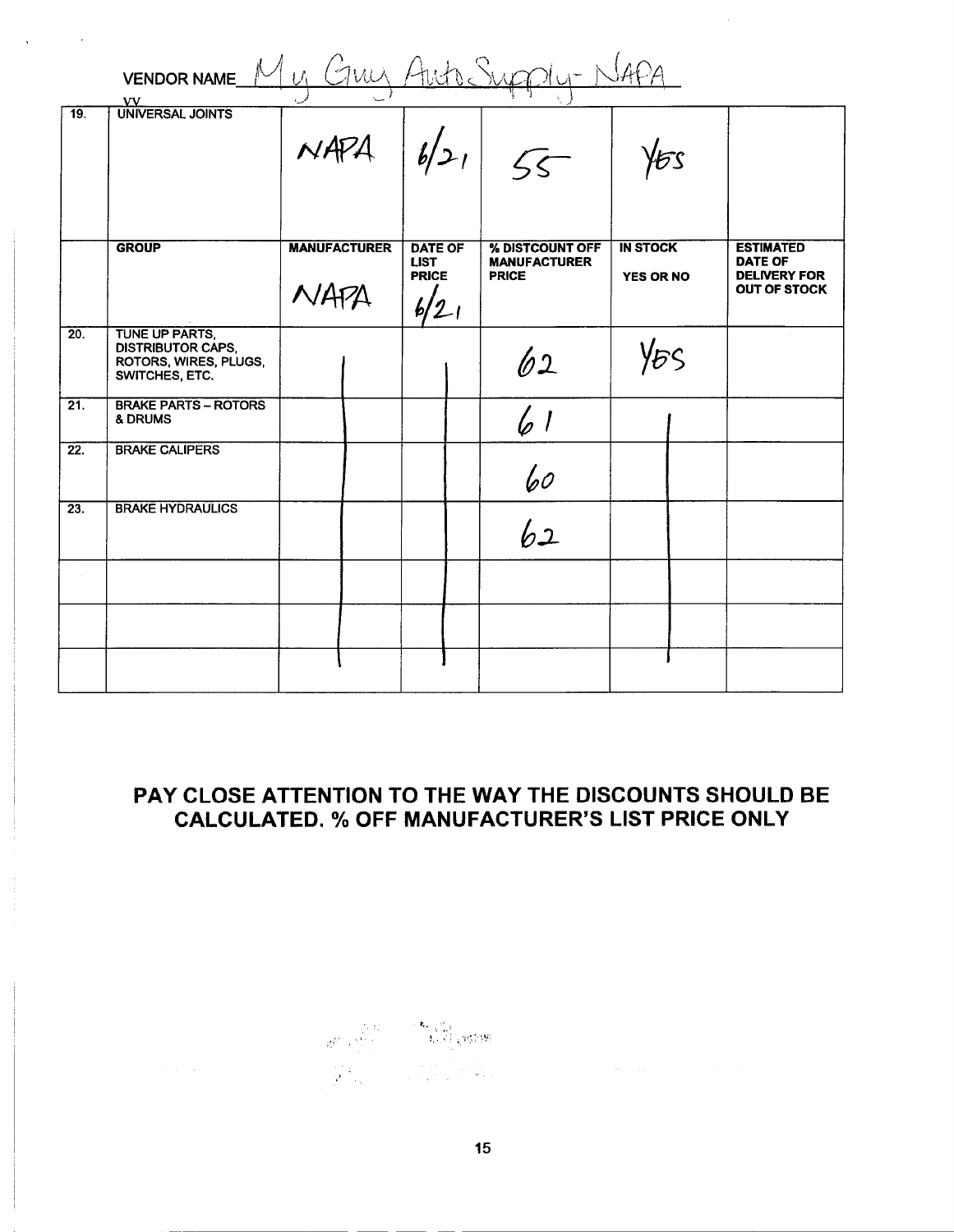VENDORNAME All Syrtems Brake Service Inc.

|                  | GROUP <b>And Service Service</b>                                     | <b>MANUEACTURER</b>                | <b>DATE OF</b>  | <b>% DISCOUNT OFF</b>                       | <b>IN STOCK</b>         | <b>ESTIMATED</b>                      |
|------------------|----------------------------------------------------------------------|------------------------------------|-----------------|---------------------------------------------|-------------------------|---------------------------------------|
|                  |                                                                      |                                    | PRICE<br>$-157$ | <b>MANUFACTURER'S</b><br><b>PRICE LIST-</b> | <b>YES OR NO</b>        | <b>DATE OF</b><br><b>DELIVERY FOR</b> |
|                  |                                                                      |                                    | RAMA            |                                             | <u>ragone d</u>         | <b>OUT OF STOCK</b>                   |
| 1.               | <b>SHOCK ABSORBERS</b>                                               |                                    |                 |                                             |                         |                                       |
|                  |                                                                      | Monroe                             | 21              | 67                                          | Ye 5                    |                                       |
| $\overline{2}$ . | <b>BELTS &amp; HOSES</b>                                             | Gates                              | 2               | んつ                                          | $y_{\alpha}$            |                                       |
| $\overline{3}$ . | <b>SPRINGS &amp; HARDWARE</b>                                        |                                    |                 |                                             |                         |                                       |
| 4.               | <b>AIR CONDITIONING</b><br><b>PARTS &amp; SUPPLIES</b>               | MEI                                | 47<br>$'$ 2/    | $40^{\circ}$                                | Yes                     |                                       |
| $\overline{5}$ . | <b>EMISSIONS PARTS,</b><br><b>SENSORS</b>                            |                                    |                 |                                             |                         |                                       |
| 6.               | <b>EXHAUST EQUIPMENT</b>                                             | Walker                             | 4/21            | $60^{\circ}$                                | Ye s                    |                                       |
| $7^\circ$        | <b>WINDSHIELD WIPER</b><br><b>MOTORS</b>                             |                                    |                 |                                             |                         |                                       |
| $\overline{8}$ . | <b>ELECTRONICS:POWER</b><br><b>WINDOW &amp; SEAT</b><br>MOTORS, ETC. |                                    |                 |                                             |                         |                                       |
| $\overline{9}$ . | <b>STARTERS &amp;</b><br><b>GENERATORS</b><br>(REMANUFACTURED)       | Delco                              | 4/71            | 55                                          | Ye s                    |                                       |
| 10               | <b>FUEL INJECTORS</b>                                                |                                    |                 |                                             |                         |                                       |
| 11.              | <b>FUEL PUMPS</b>                                                    |                                    |                 |                                             |                         |                                       |
| 12.              | <b>WATER PUMPS</b>                                                   | $6a+es$                            | 21              |                                             | Y25                     |                                       |
| 13.              | CAPS-OIL, FUEL<br><b>RADIATOR</b>                                    |                                    |                 | 58                                          |                         |                                       |
| 14.              | <b>BEARINGS/SEALS</b>                                                | $\overline{\mathcal{N}^{\tau\nu}}$ | $\frac{1}{2}$   | 56/66                                       | $\frac{1}{2}$ s         |                                       |
| 15.              | <b>GASKETS &amp; SEALS (OIL</b><br>SEALS, ETC.)                      |                                    |                 |                                             |                         |                                       |
| 16.              | <b>FRONT END (CHASSIS</b><br>PARTS)                                  | Dayton                             | 4/71            | 55                                          | $\frac{\gamma_{25}}{2}$ |                                       |
| 17.              | CHEMICALS-SPRAY<br><b>CLEANER</b>                                    |                                    |                 |                                             |                         |                                       |
| 18.              | FILTERS-AIR, OIL PVC<br><b>TRANSMISSION</b>                          | Lubertiner $6/21$                  |                 | 68                                          | Yes                     |                                       |